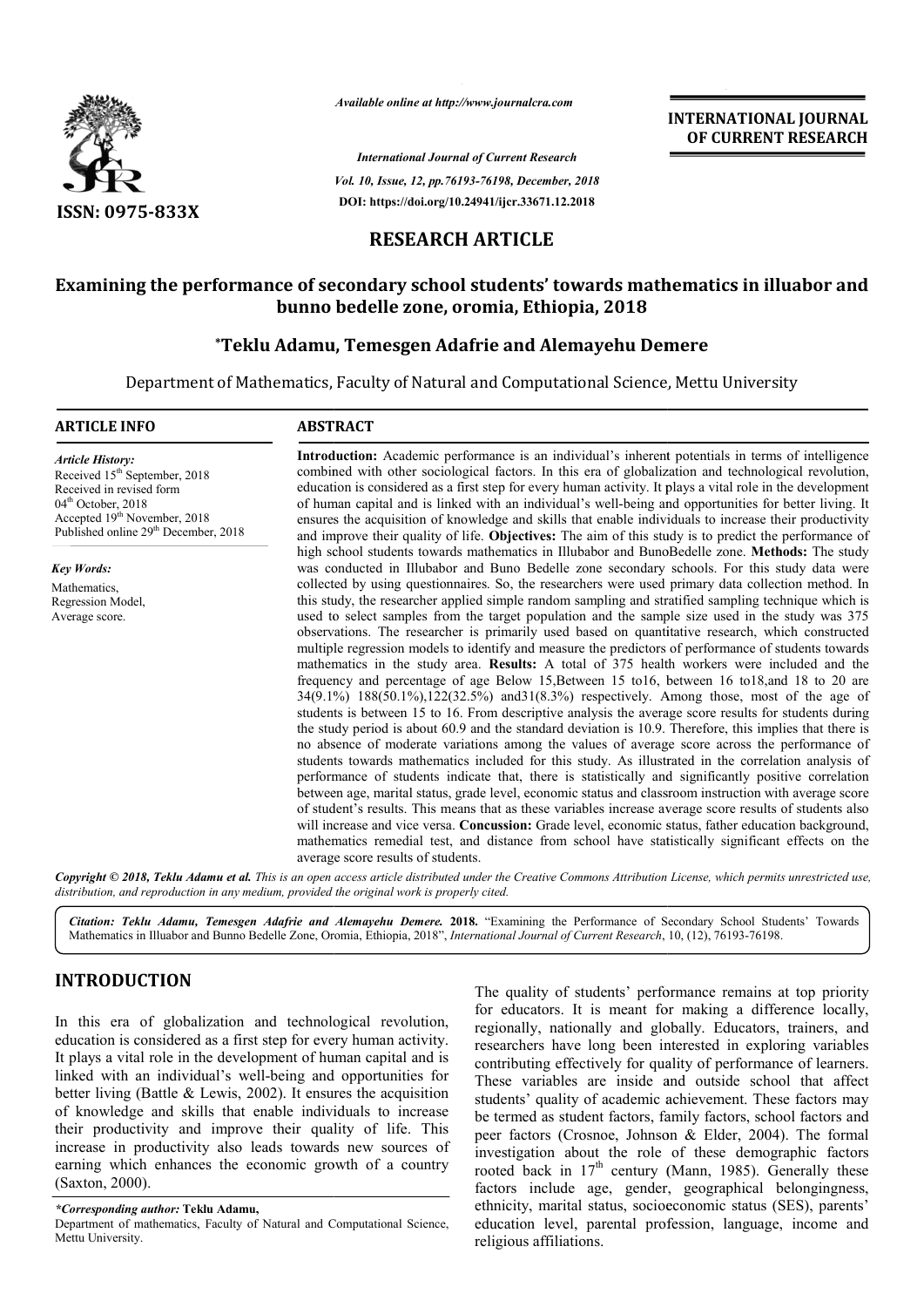These are usually discussed under the umbrella of demography (Ballatine, 1993). In a broader context demography is referred to as a way to explore the nature and effects of demographic variables in the biological and social context. Unfortunately, defining and measuring the quality of education is not a simple issue and the complexity of this process increases due to the changing values of quality attributes associated with the different stakeholders' view point (Blevins, 2009; Parri, 2006). Besides other factors, socioeconomic status is one of the most researched and debated factor among educational professionals that contribute towards the academic performance of students. The most prevalent argument is that the socioeconomic status of learners affects the quality of their academic performance. Most of the experts argue that the low socioeconomic status has negative effect on the academic performance of students because the basic needs of students remain unfulfilled and hence they do not perform better academically (Adams, 1996). The low socioeconomic status causes environmental deficiencies which results in low self esteem of students (US Department of Education, 2003). More specifically, this study aims to identify and analyze factors that affect the quality of students' academic performance.

Academic performance is an individual's inherent potentials in terms of intelligence combined with other sociological factors. In secondary school, some researchers for instance, have found that it is common knowledge that the majority of the students in secondary schools dislike mathematics. When comparing the two sexes, internationally females have been noted to have more negative attitudes (Ojerinde, 2009).Taking this in to account, Ethiopia had formulated education and training policy about two decades ago in which all citizens participate equally with a considerable affirmative action given for the formerly marginalized groups, especially women. Supporting this idea the ministry of education of the country mentioned that, though this much effort is made to foster science and technology for the wellbeing of the country as well as the individuals, educational sector is being challenged by limited achievement of female students' in mathematics and sciences at different educational levels (MOE, 2001). Mathematics is believed to be a core subject in all disciplines and in the area of natural sciences in particular and it is clear that mathematical knowledge matters the knowledge of other fields of studies such as Science, Technology, Engineering and Mathematics (STEM). Promoting this idea, Kolawole (2004) stated that mathematics is the bedrock of all sciences. In spite of this fact and the effort made to equip the citizens with the necessary knowledge of science and technology to keep the pace of the country with that of globalized world by producing efficient manpower from both sexes, the achievement and participation of female students in natural science subjects in general and in mathematics in particular is less than that of male students. In this regard the American Association of University Women (AAUW) reported that girls and women are still not equally represented in some areas of education (AAUW, 2000).

Statement of the problem: Currently, Ethiopian Ministry of Education paid due attention for science and technology. Related to these education expansion efforts, a professional mix guideline based on a 70:30 annual intake ratio favoring placement of students into science and technology programs over programs in the social sciences and humanities has been published respectively (MoE, 2008). This mainly indicates how much consideration the government has given for the

advancement of science and technology; and this in turn show the needs sufficient and skilled citizens to attain the targeted development of the country. The country has also given due attention for the equality of its citizens especially of gender equality. That is, both male and female citizens of the country have equal opportunity, right and responsibility. The new education and training policy of Ethiopia for example, has given emphasis to female by granting affirmative action in many aspects particularly in education. This happens because national development that contributes for a whole global development is a collective responsibility, which requires the collective efforts of citizens of the two sexes regardless of their diversities. The issues of equity in education between male and female groups have been a serious problem in Ethiopian education system at all levels in general, and of higher education in particular (Habtamu, 2004).

Mathematics has been one of the compulsory subjects that are given at national examinations at secondary school level and at University Entrance Examination (UEE). Even though the subject is accredited this much, female students usually score below the desired average than male students. The previous research also showed that participation of female students in the teaching-learning process during mathematics lesson has been less than the male students (Habtamu, 2004). Thus, the researchers suspects that these problems may emanate from the attitude difference between male and female students toward mathematics. To eliminate problems of women's education, to narrow down the educational inequality gap, and consequently to increase women role in development endeavor, worldwide movements have been taking place for many years. In this regard, International Conferences of Education for All (IWEFA) by the year 2000 and International Women's Conferences (ICW) are the cases in point.

At the national level, too, The Transitional Government of Ethiopia, Educational and Training Policy ( TGE, (1994) has been formulated in such a way that it addresses educational equity through providing educational opportunity to women at all levels of schooling to realize its goal. Various programs and projects comprising different strategies have been subsequently designed (MoE, 1997). Therefore, this study focuses on predicting the performance of high school students towards mathematics. The main reasons that inspire the researchers to focus the study on the secondary school students' performance towards mathematics is most of first year natural and computational science and pre-engineering students in Mettu University, they can't achieved the expected result in mathematics at different times. During their stay in this University, the researchers observed that, first year Mettu University students are expected to solve different mathematical problems that need various steps from the simplest to complex, for most of the students these activities were difficult tasks and they have not achieved the expected outcomes at that level. Therefore, these reasons initiated the researchers to assess factors in relation to achievement in mathematics of secondary school students and come up with possible solutions that help to develop positive attitude towards mathematics among the students.

## **Objectives of the Study**

**General objective:** The general objective of the study is to predict the performance of high school students towards mathematics in Illubabor and BunoBedelle zone.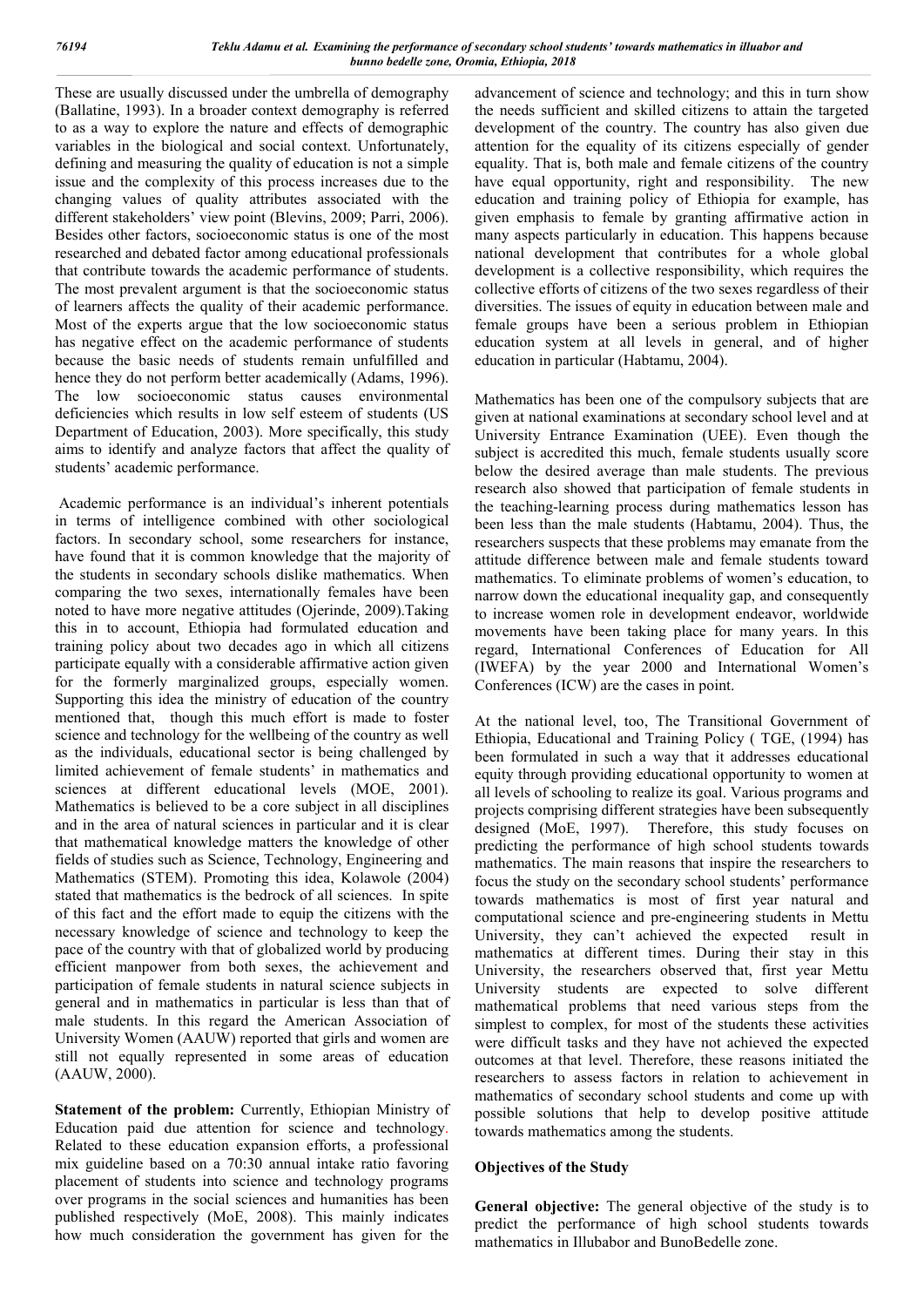### **Specific objectives**

#### **The specific objectives of the study are:**

- To determine school based factors that affect students' performance in mathematics.
- To measure the strength to which these predictors exert affect on academic performance of students towards mathematics.

#### **Significance of the research**

#### **This study is supposed to have the following importance:**

- It helps to know personal and school based factors that affects performance of the students in learning mathematics,
- It is hoped to raise awareness to officials about the factors which could negatively affect the secondary school students' performance in learning mathematics,
- It helps for the concerned authorities to design strategies for reducing the problems of the student,
- It gives suggestions for further study in future.

### **MATERIALS AND METHODS**

**Study Area:** This study was conducted in Illubabor and Buno Bedelle zone Secondary schools.

**Study population and sampling design:** The study population were consists of all students and mathematics teachers of Illubabor and Buno Bedelle Zone. The data for our study is obtained by applying simple random sampling. The sample of this study is obtained directly from the sample respondents, through self administered questionnaire and interview**.**

**Sampling Technique and determination of sample size:**  Random sampling method used in this study to select representative sample form for the total population of respondents.

The total sample size was 
$$
n = \frac{384}{1 + \frac{384}{17,340}} = 375
$$

#### **Sources of data and method of data collection**

**Sources of data:** The sources of data that is going to be used throughout this study is both primary and secondary data, which means that the primary data is collected directly either by observation or sending questionnaire for individual by interviewer data collector. Secondary data will be results of students from documented materials (records from the zone).

**Method of data collection:** For this study data will be collected by using questionnaires. So, the researchers was used primary data collection method. In this study the researcher collect data by using other five enumerators those were oriented before they participate in collecting data from the respondents. Specifically, the enumerators also took the orientation about the design of questionnaire from the researcher.

In other ways enumerators also will be given orientation about the objectives of the study to solve any ambiguity regarding data collection**.**

#### **Study Variables**

**Dependent variables:** The dependent variables are the variables in regression that cannot be controlled or manipulated, designated as the Y- variables. Performance of students in high school towards mathematics is the dependent variable for the purpose of this study.

**Independent variables:** Independent variables are the variables in regression that can be controlled or manipulated and designated as the X-variables.

#### **The following are independent variables in the study:**

- Age
- $S_{\text{ev}}$
- Marital status
- Grade level
- Economic status
- Distance of school
- Mathematics remedial lesson
- Method of teaching mathematics
- Mother and father education background

#### **Method of data analysis**

#### **Descriptive statistics**

Descriptive statistics utilizes numerical and graphical methods to look for patterns in the data set to summarize the information which reveled in the data set and to present the information in convenient form. The main purpose of descriptive statistics to provide an over view information which collected. In most cases, descriptive statistics used to examine or explore one variable at a time. Always analysis of statistical data begun by describing the raw data; in order to achieve this, descriptive statistics plays an important role. Descriptive statistics describes the data collect through numerical measurement, chart, and frequency distribution and so on.

**Inferential statistics:** Inferential statistics describes the data with making any inferences by generalization and by summarizing sources of numeric data in to meaningful form. In this study regression will be used to identify potential risk factor that affects performance of students.

**The regression Analysis:** The method data analysis to measure the functional relationship between the dependent variable and one or more independent variables is a regression analysis. A linear regression equation of the dependent variables Y on K independent variables  $x_1, x_2, x_3, \ldots, x_k$  is given by

$$
Y = B_0 + B_1 x_1 + B_2 x_2 + \dots + B_k x_n + \epsilon
$$

 $B_1, B_2, B_3, \dots B_k$  are the slopes(the change in Y for the unit change in the explanatory variable  $x_1$ ). After fitting a linear regression model by estimating the coefficients, the researchers tested significance. This can be done either by testing the overall significance of the model or by testing the significance of the individual coefficients. The test about the overall significance of the model will employ F-test and t-test to check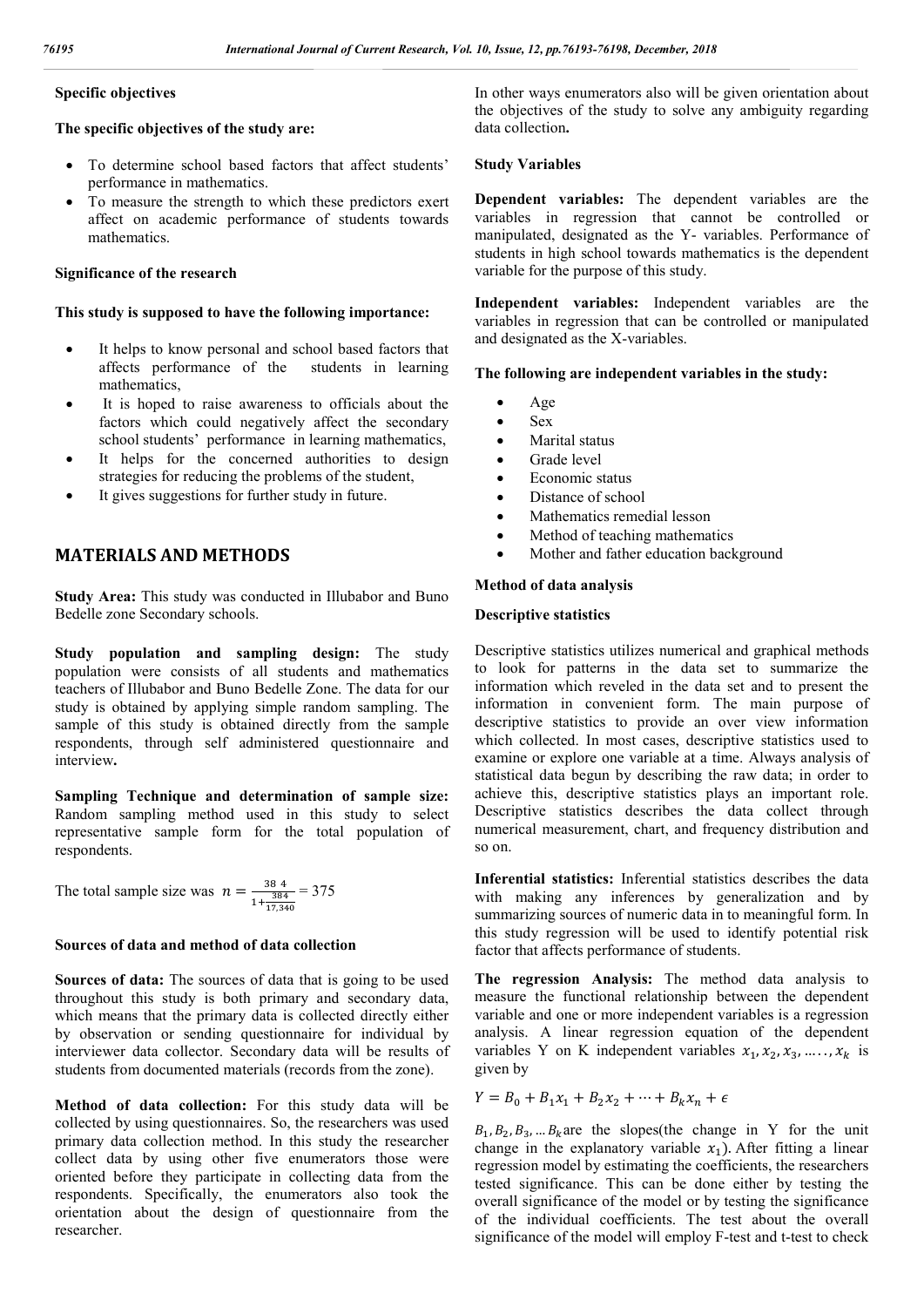whether at least one of the coefficients is significantly different from zero. The test about individual coefficients will employ the t-test and test whether each independent variable is statistically significant in determining the dependent variable.  $B<sub>0</sub>$  is the value of Y when all independent variables assume zero value and  $\Sigma t$  is the random disturbance term. The primary objective of regression analysis is the development of regression model to explain the given population. A regression model is the mathematical equation that provides prediction of values of dependent variables based on the known values of one or more independent variables. Linear regression has many practical uses. Most applications of linear regression fall in to one of the following two broad categories:

If the goal is prediction, or forecasting, linear regression can be used to fit a predictive model to an observed data set of Y and X values. After developing such a model, if an additional value of X is then given without its accompanying value of y, the fitted model can be make a prediction of the value of y.

Given a variable y and a number of variables  $x_1, x_2, ..., x_n$  that may be related to y, then linear regression analysis can be applied to quantify the strength of the relationship between y and the $x_i$ , to assess which  $x_i$  may have no relationship with y at all, and to identify which subsets of the  $x_i$  contain redundant information about y, thus once one of them is known, the others are no longer informative.

**Multiple Linear regressions:** If more than one independent variables are estimated with a dependent variables, than such a regression model is called regression model

 $Y = B_0 + B_1 x_1 + \cdots + B_k x_k + \epsilon$ 

# **RESULTS AND DISCUSSION**

**Descriptive results for selected important variables:** This section reports the descriptive results of factors affecting the performance of students towards mathematics. The sample size used in the study was 375 observations. The average score results for students during the study period is about 60.8 and the standard deviation is about 10.9.Therefore this implies that there is no absence of moderate variations among the values of average score across the performance of students towards mathematics included for this study.

**Summary results of continuous variables:** A total of 375 health workers were included and the frequency and percentage of age Below 15,Between 15-16, between 16 to18,and 18 to 20 are 34(9.1) 188(50.1%),122(32.5%) and31(8.3%) respectively. Among those, most of the age of students is between 15 to16.Similarly, the frequency and percentage of predictor variables are displayed above table 4.1 From the above table4.1, the method used in this study to test the existence of multi-Collinearity was by checking the Pearson correlation between the predictor variables. The correlations between the independent variables are shown in table 4.1 above. All the correlation coefficients results are less than 0.75 this showed that there is no multi-collinerity problem in the study. There is positive correlation between age, marital status, grade level, economic status and classroom instruction with average of student's results. The correlation coefficient of sex, method of teaching mathematics, math's remedial test, mothers and fathers educational level are -0.024, -0.033, -

0.125,-0.056 and-0.070 respectively. This indicates that there is negative relationship between sex, method of teaching mathematics, math's remedial test, mothers and fathers educational level with average of student's results. As shown in figure 4.1 of sex of students male and females students were 58.13%, and 41.87% in that order. Furthermore, result of the study illustrated that 58.13% of male students had participating in this study.

**Inferential Results for the outcome variable:** In this section, the correlation matrix, colinearity information of independent variables and multiple linear regression results and checking the assumptions of multiple linear regression analysis are presented. In this section the correlations matrix were used to measure the degree of linear association between two variables. In our case, we have to correlate the relation between Independents and outcome variables. Variance Inflation Factors (VIF) greater than 10 are generally seen as indicative of severe multi-collinearity.

The 1/VIF column is the tolerance and it ranges from 0 to 1, with 1 being the absence of multi-collinearity. In our case all of the VIFs are below 10 and all of the tolerances are close to one indicating that there is no problem of multi-collinearity in our data. Variance Inflation Factors (VIF) greater than 10 are generally seen as indicative of severe multi-collinearity. The 1/VIF column is the tolerance and it ranges from 0 to 1, with 1 being the absence of multi-collinearity. In our case all of the VIFs are below 10 and all of the tolerances are close to one indicating that there is no problem of multi-collinearity in our data sets.

**Multiple linear regression results:** Model specification**:**  Before we fit the multiple linear regression model, first we check for linear functional form based on graphical displays of the dependent variable with each of the independent variables. Next we fit a multiple linear regression model, for the dependent variable when all the explanatory variables are included, the functional form is:

The fitted multiple linear regression models are given by:

Y (average score results)= $\beta$ 0 +  $\beta$ 1 age +  $\beta$ 2 sex +  $\beta$ 3 maritul +  $\beta$ 4 grade +  $\beta$ 5 economicstatus +  $\beta$ 6 father educ +  $\beta$ 7 mother educ +  $\beta$ 8 maths +  $\beta$ 9 classroom +  $\beta$ 10 methods +  $\beta$ 11 distance +  $\varepsilon$ i.

Where Bo is a constant which gives the value of Y, when X=0.It is called the Y intercept.  $\beta$ 1,  $\beta$ 2, ...,  $\beta$ 14isindicating the slope of the regression line, and it gives a measure of the change in Y for a unit change in X1, X2,….,X14. It is also regression coefficient of Y on Xi. The result of OLS (Ordinary least square estimation) estimates for the multiple linear regression model are shown in Table 4.3. From table 4.3 above multiple linear regression analysis results indicate that Grade level, Economic status, Father education, Mathematics remedial test, and Distance from school were significantly affect(since p-value(0.000,0 .001,0 .000, 0.023 and 0.000 is less than 5%) and age sex , marital status, mother education, Class room instruction and methods of teaching were not significantly affects the performance of students towards mathematics (since p-value is larger than 0.05) during the study period. From equation 4.1 above the fitted regression line from table 4.5 results is given by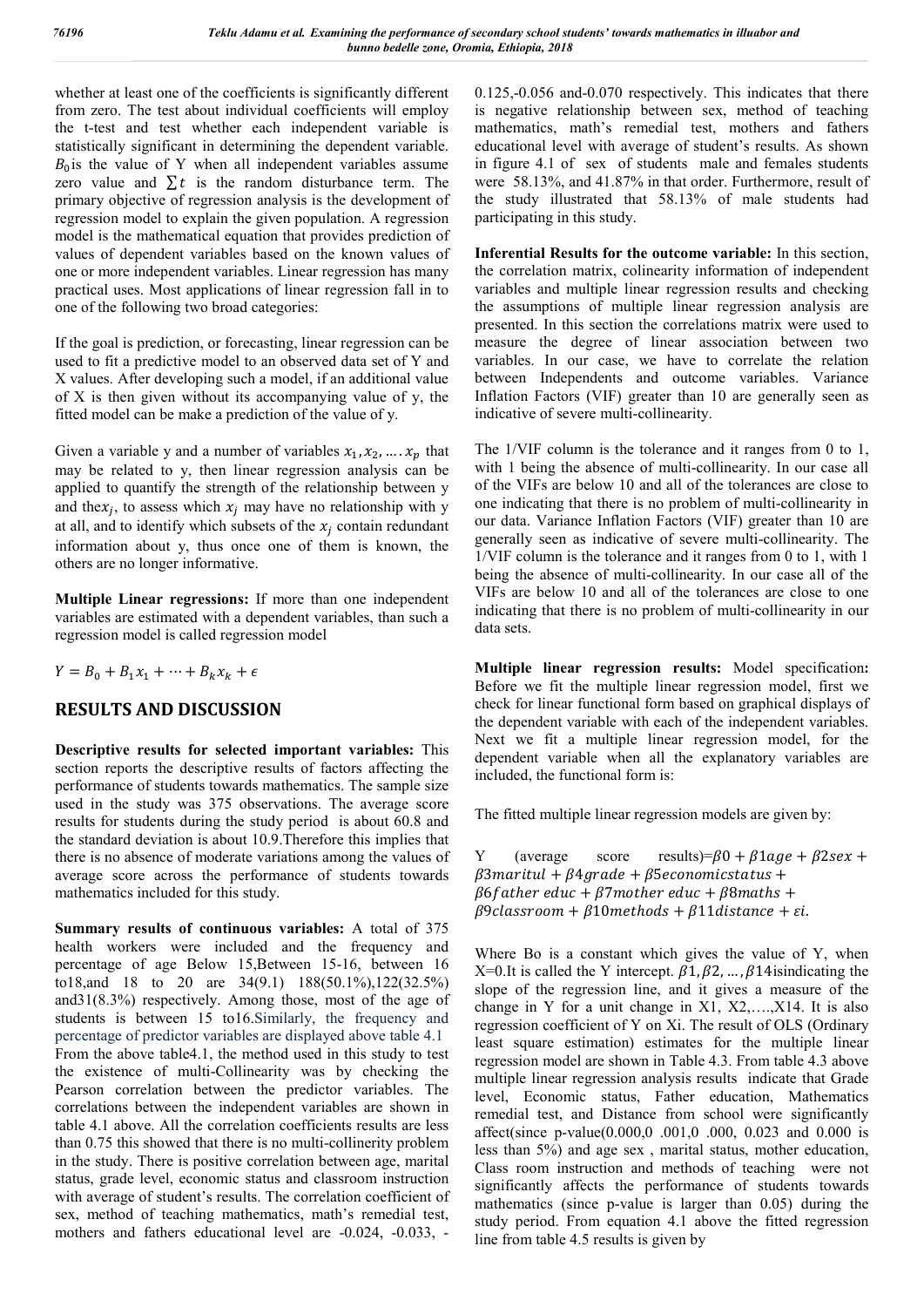| Variables                      | Frequency        | Percent  | Correlation coefficient(r) |          |
|--------------------------------|------------------|----------|----------------------------|----------|
| <b>Sex</b>                     | Male             | 218      | 58.1                       | $-0.024$ |
|                                | Female           | 157      | 41.9                       |          |
|                                | Below 15         | 34       | 9.1                        | 0.118    |
| Age                            | Between 15-16    | 188      | 50.1                       |          |
|                                | $16-18$          | 122      | 32.5                       |          |
|                                | 18-20            | 31       | 8.3                        |          |
| Marital status                 | Single           | 339      | 90.4                       | 0.087    |
|                                | Married          | 35       | 9.3                        |          |
|                                | Divorced         | 1        | 0.3                        |          |
|                                | Widowed          | $\theta$ | $\theta$                   |          |
| Grade level                    | Grade 9          | 245      | 65.3                       | 0.188    |
|                                | Grade 10         | 130      | 34.7                       |          |
| Economic status                | Low              | 157      | 41.9                       | 0.077    |
|                                | Middle           | 217      | 57.9                       |          |
|                                | High             | 1        | 0.3                        |          |
| Father education background    | Illiterate       | 184      | 49.1                       | $-0.056$ |
|                                | Diploma          | 90       | 24.0                       |          |
|                                | Degree           | 98       | 26.1                       |          |
|                                | Above degree     | 3        | 0.8                        |          |
| Mother education background    | Illiterate       | 170      | 45.3                       | $-0.070$ |
|                                | Elementary       | 82       | 21.9                       |          |
|                                | High school      | 92       | 24.5                       |          |
|                                | Above diploma    | 31       | 8.3                        |          |
| Math's remedial test           | Yes              | 181      | 48.3                       | $-0.125$ |
|                                | N <sub>o</sub>   | 194      | 51.7                       |          |
| Classroom instruction          | Yes              | 323      | 86.6                       | 0.007    |
|                                | N <sub>o</sub>   | 50       | 13.4                       |          |
| Method of teaching mathematics | Students center  | 81       | 21.6                       | $-0.033$ |
|                                | Lecture method   | 213      | 56.8                       |          |
|                                | Group discussion | 66       | 17.6                       |          |
|                                | Any other        | 15       | 4.0                        |          |

#### **Table 4.1 Summary results between measurable variable (average results) and predictor variables**

#### **Summary results of continuous variables**

| <b>Variables</b> | Mean  | Deviation<br>Std. |  |
|------------------|-------|-------------------|--|
| Distance         | 3.38  | 2.929             |  |
| Average scores   | 60.87 | 0.922             |  |

#### **Table 4.2. Collinearity information of predictor variables**

| Variable                  | VIF   |
|---------------------------|-------|
| <b>Sex</b>                | 0.839 |
| Age                       | 0.706 |
| Marital status            | 0.750 |
| Grade level               | 0.749 |
| Economic status           | 0.545 |
| Father educational level  | 0.586 |
| Mother educational level  | 0.658 |
| Mathematics remedial test | 0.806 |
| Class room instruction    | 0.784 |
| Method of teaching        | 0.819 |
| Distance                  | 0.864 |

#### **Table 4.3. Results of Multiple Linear regression Model**

| Coefficients     |                                     |                                    |            |                                  |          |      |
|------------------|-------------------------------------|------------------------------------|------------|----------------------------------|----------|------|
| <b>Variables</b> |                                     | <b>Unstandardized Coefficients</b> |            | <b>Standardized Coefficients</b> |          | Sig. |
|                  |                                     | B                                  | Std. Error | Beta                             |          |      |
|                  | (Constant)                          | 17.576                             | 11.633     |                                  | 1.511    | .132 |
|                  | Age                                 | .637                               | .813       | .045                             | .783     | .434 |
|                  | Sex                                 | $-.736$                            | 1.154      | $-.033$                          | $-.638$  | .524 |
|                  | Marital status                      | 3.283                              | 1.967      | .092                             | 1.669    | .096 |
|                  | Grade level                         | 5.066                              | 1.263      | .221                             | 4.010    | .000 |
|                  | Economic status                     | 4.837                              | 1.424      | .221                             | 3.397    | .001 |
|                  | Fathereducation                     | $-2.977$                           | .795       | $-.235$                          | $-3.746$ | .000 |
|                  | Mothereducation                     | $-.889$                            | .638       | $-.083$                          | $-1.395$ | .164 |
|                  | Mathematics remedial test           | $-2.655$                           | 1.166      | $-.122$                          | $-2.277$ | .023 |
|                  | Classroominstruction                | $-1.571$                           | 1.736      | $-.049$                          | $-.905$  | .366 |
|                  | Methodsthattheteacheruse            | .444                               | .669       | .035                             | .663     | .507 |
|                  | Distancefromschool                  | $-1.034$                           | .191       | $-.277$                          | $-5.409$ | .000 |
|                  | a. Dependent Variable: averagescore |                                    |            |                                  |          |      |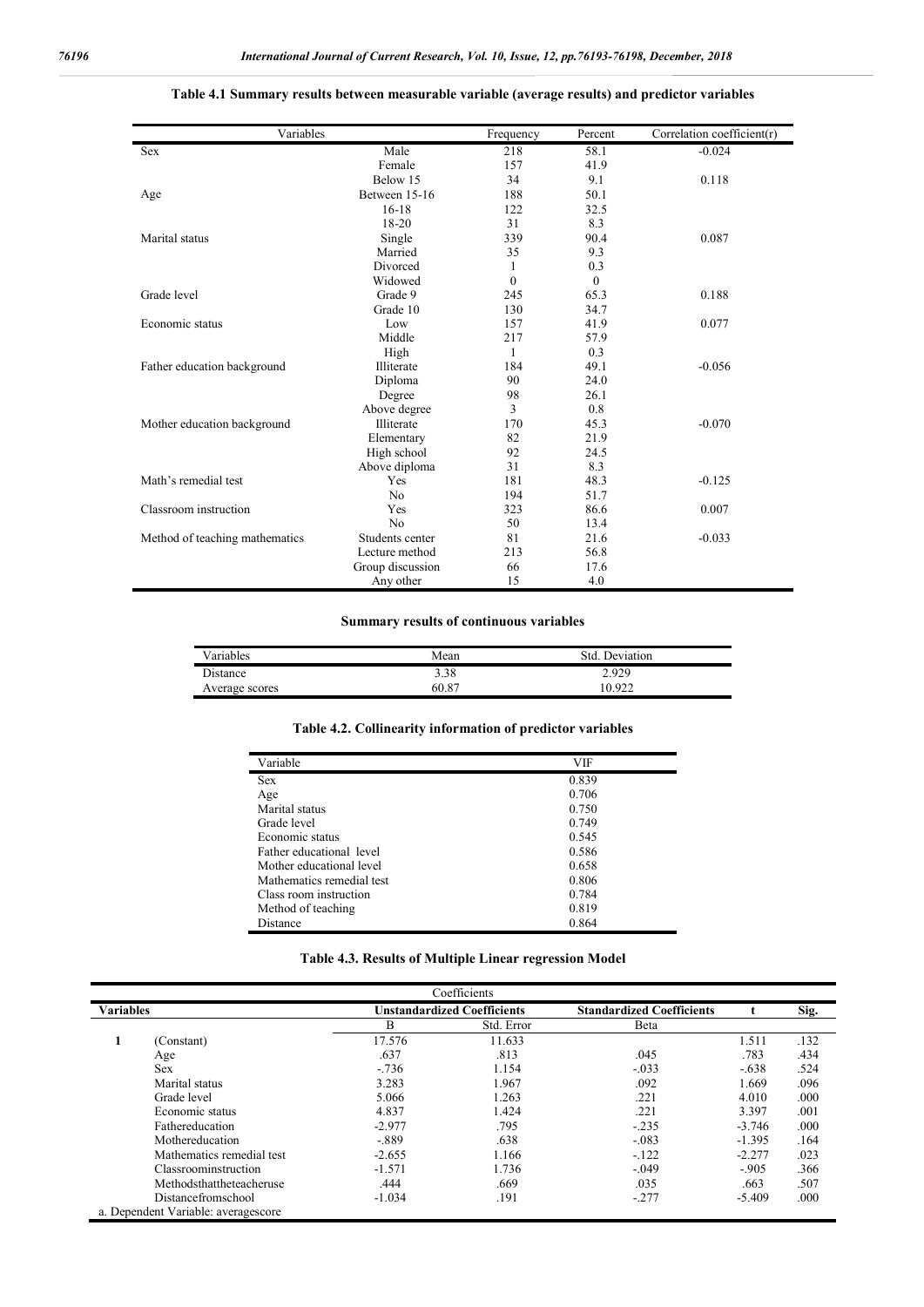#### **Table 4.4 Model summary for regression model**

| Model Summary |                                                                                                                 |                    |             |       |                   |
|---------------|-----------------------------------------------------------------------------------------------------------------|--------------------|-------------|-------|-------------------|
| Model         | Adjusted R Square<br>Std. Error of the Estimate<br>R<br>R Square<br>.407 <sup>a</sup><br>.140<br>.166<br>10.126 |                    |             |       |                   |
|               |                                                                                                                 |                    |             |       |                   |
|               |                                                                                                                 | ANOVA <sup>b</sup> |             |       |                   |
| Model         | Sum of Squares                                                                                                  | df                 | Mean Square |       | Sig.              |
| Regression    | 7388.713                                                                                                        | 11                 | 671.701     | 6.551 | .000 <sup>a</sup> |
| Residual      | 37222.620                                                                                                       | 363                | 102.542     |       |                   |
| Total         | 44611.333                                                                                                       | 374                |             |       |                   |

a. Predictors: (Constant), distance from school, martial, mother education, grade, methods that the teacher use, Sex, mathematics remedial test, classroom instruction, father education, Age, economic

b. Dependent Variable: average score



**Figure 4.1. Pie chart for sex of students**

Y(average score results of students)=17.576 + 0.6371 $age 0.736$ sex + 3.283 maritul + 5.066 grade +  $4.837$  economicstatus  $-$  2.977 father educ  $0.889$  mother educ  $-2.655$  maths  $-1.571$  classroom  $+$  $0.444$  methods  $-1.034$  distance  $+ \varepsilon i$ .

From the fitted MLRM (Multiple linear regression model) there is also positive relationship between age, marital status, grade level, economic status, and methods of teaching with performance of students (average results). Based on the results given in this table 4.3, eleven (11) of the six explanatory variables considered in this study were found statistically negatively associated with performance of students towards mathematics (average score). They are sex of students, father educational, mother education, Mathematics remedial test, class room instruction and distance of school.

**Interpretation of the final regression model for significant variables:** For measuring the performance of students towards mathematics using explanatory variables, the stepwise discriminate analysis results presented in Table 4.3.

The final multiple regression model using significant variables is given by

Y(average score results of students)=17.576 + 5.066 grade +  $4.837$ economicstatus – 2.977 father educ – 2.655 mathemathics remedialtest - 1.571 classroom - $1.034$  distance +  $\varepsilon i$ .

For every unit increase in grade level of students (grade 9 and 10), the average score of students increased by5.066, holding all other independent variables constant and there is also

positive relationship between grade level and average score results. The overall average score of students would be 17.576 keeping other variables are constant. If the economic status of students will increases by one unit the average score of students by 4.837and keeping other independent variables constant. If the number of father education increases by one unit the average score of students will be decreased by 2.997 and keeping all other independent variables constant. If mathematics remedial test increases by one unit average score of students decreased by 2.655.Finally, if the distance of school will increases by one unit keeping other predictor variables are constant, the average score of students will decreases by 1.034.The remaining variables are non-significant since p-value is greater than the default value (alpha = 0.05).

**Appropriateness of the regression model:** From the above table 4.4 coefficient of determination ( $R^2$ =16.6%) the goodness of the fitted model approximately poor model. But, note that small and large value of coefficient of determination does not tell us the model is good or poor model. Usually we saw the model is poor model. From table 4.4 indicate that the overall significance of the regression parameter is statistically significant since p-value  $(0.000)$  is less than 5%

#### **Conclusion and Recommendation**

#### **Conclusion**

This study analyzes the effect of age, sex of students, marital status, economic status, grade level, distance of school, class room instruction, mathematics remedial lesson, method of teaching mathematics, mother and father Education background on average score results of students in Illubabor